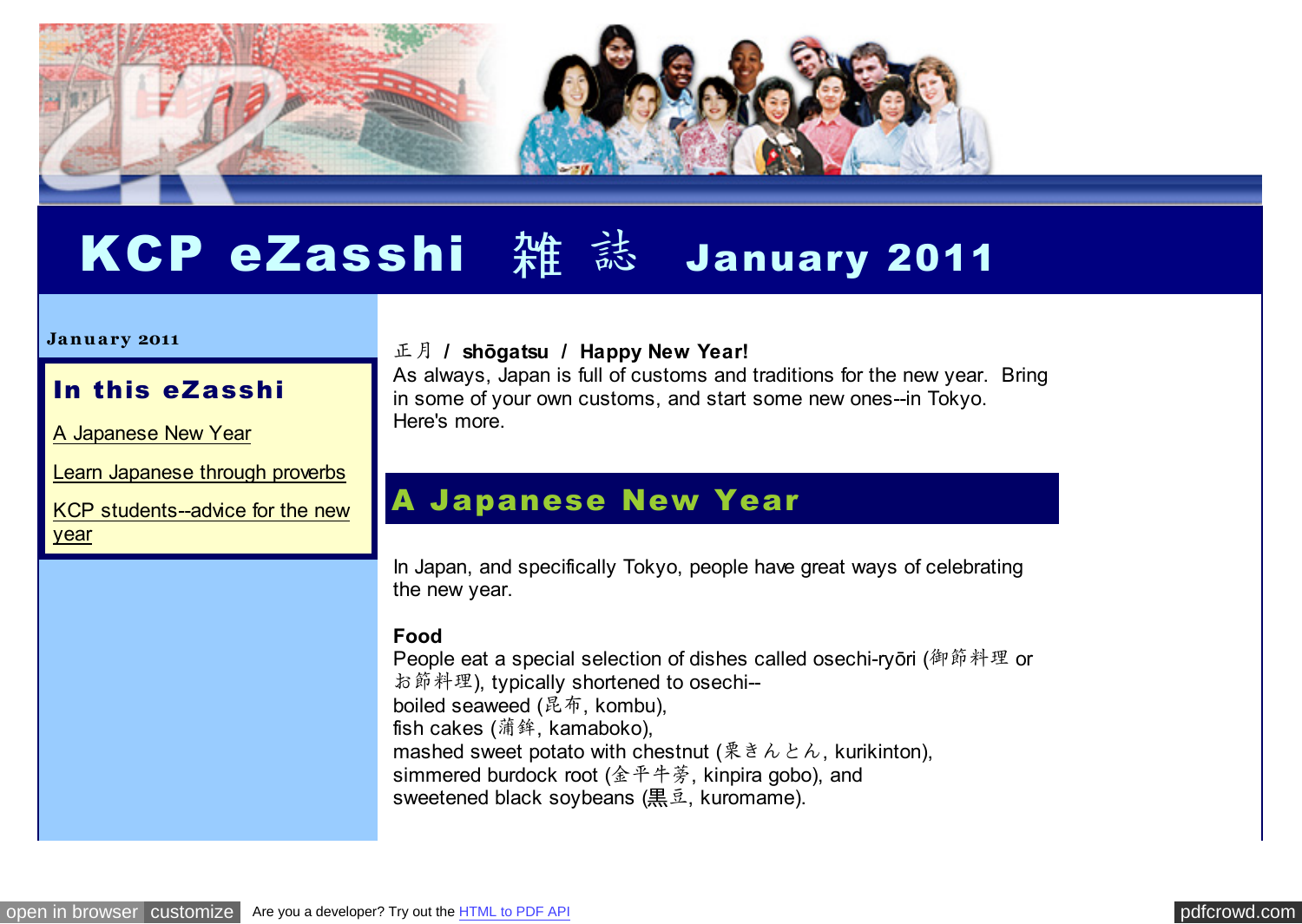

Many of these dishes are sweet, sour, or dried, to keep without refrigeration, since the culinary traditions date to a time when stores closed for the holidays and before households had refrigerators.

#### **Bells**

On the new year's midnight, Buddhist temples all over Japan ring their bells 108 times to symbolize the 108 human sins and to purge the 108 worldly desires from everyone. A major Tokyo attraction is the Watch Night bell.

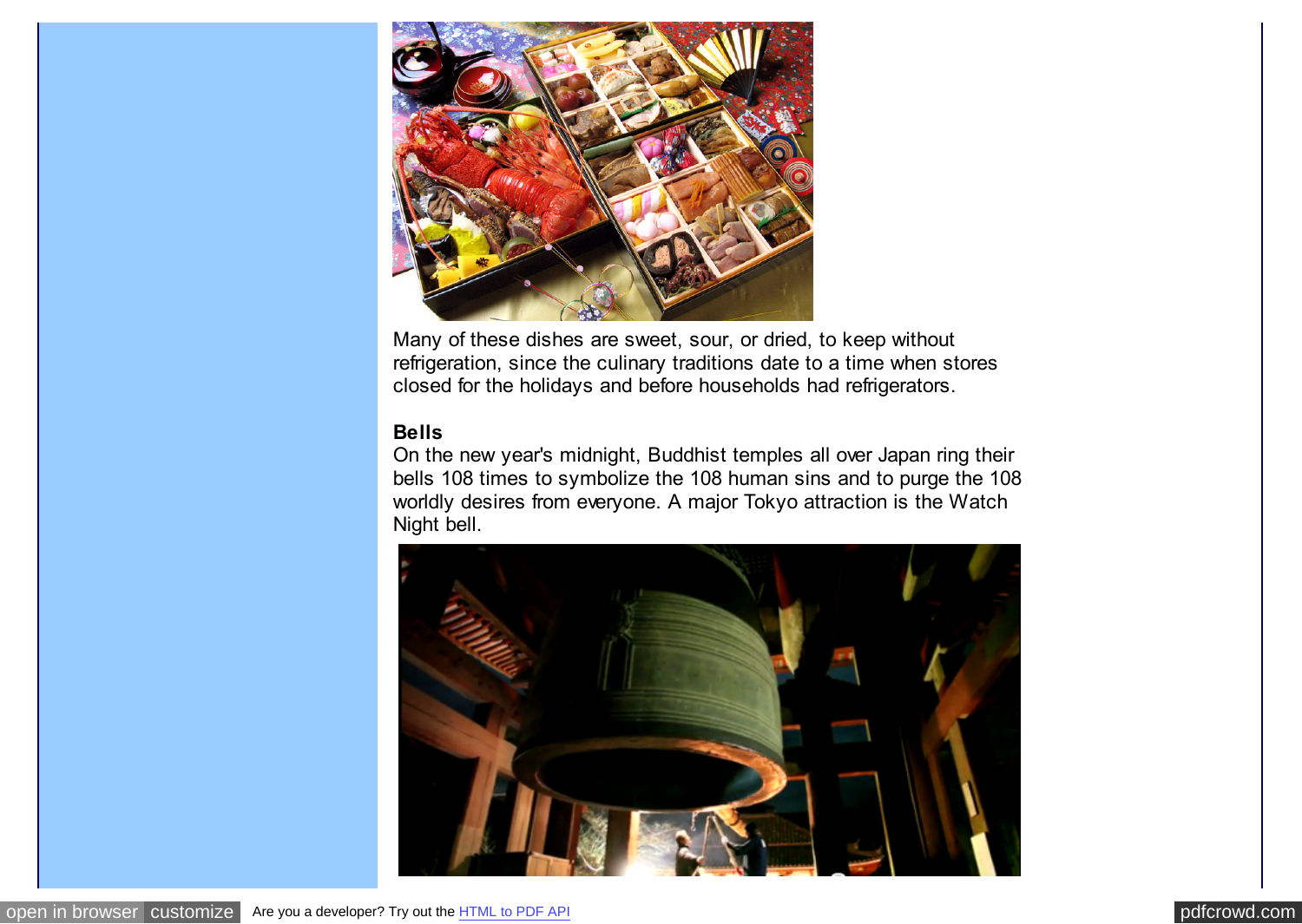The Japanese believe that the ringing of bells can purge them from their sins of the previous year.

A video of [ringing the Watch Night Bell.](http://pdfcrowd.com/redirect/?url=http%3a%2f%2fwww.youtube.com%2fwatch%3fv%3dLzS_ujF0oyA&id=in-110621000320-3b9c0fb0)

#### **Postcards**

The end of December and the beginning of January are the busiest times for Japanese post offices. The Japanese have a custom of sending New Year's Day postcards (年賀状, nengajō) to their friends and relatives. Nice to separate it from the Christmas craziness (at least in America).

#### **Poetry**

The new year is the time for poetry! Here's a first-place New Year's haiku [\(HaikuWorld\)](http://pdfcrowd.com/redirect/?url=http%3a%2f%2fhaikuworld.org%2f&id=in-110621000320-3b9c0fb0) from a teacher in Poland--

whiteness the water falls into its sound --Dorota Pyra

[New Year in Japan \(wikipedia\)](http://pdfcrowd.com/redirect/?url=http%3a%2f%2fen.wikipedia.org%2fwiki%2fJapanese_New_Year&id=in-110621000320-3b9c0fb0)

## Learn Japanese through proverbs

虻蜂取らず あぶはちとらず

romaji--abu hachi torazu

literally--catch neither the horsefly nor the wasp

meaning--he who grasps too much holds fast nothing

## KCP students--advice for the new year

I've never been frustrated, proud, motivated, and happy in the same instant--until I came to

**KCP International USA**

Bellingham, Washington 98228-0028

PO Box 28028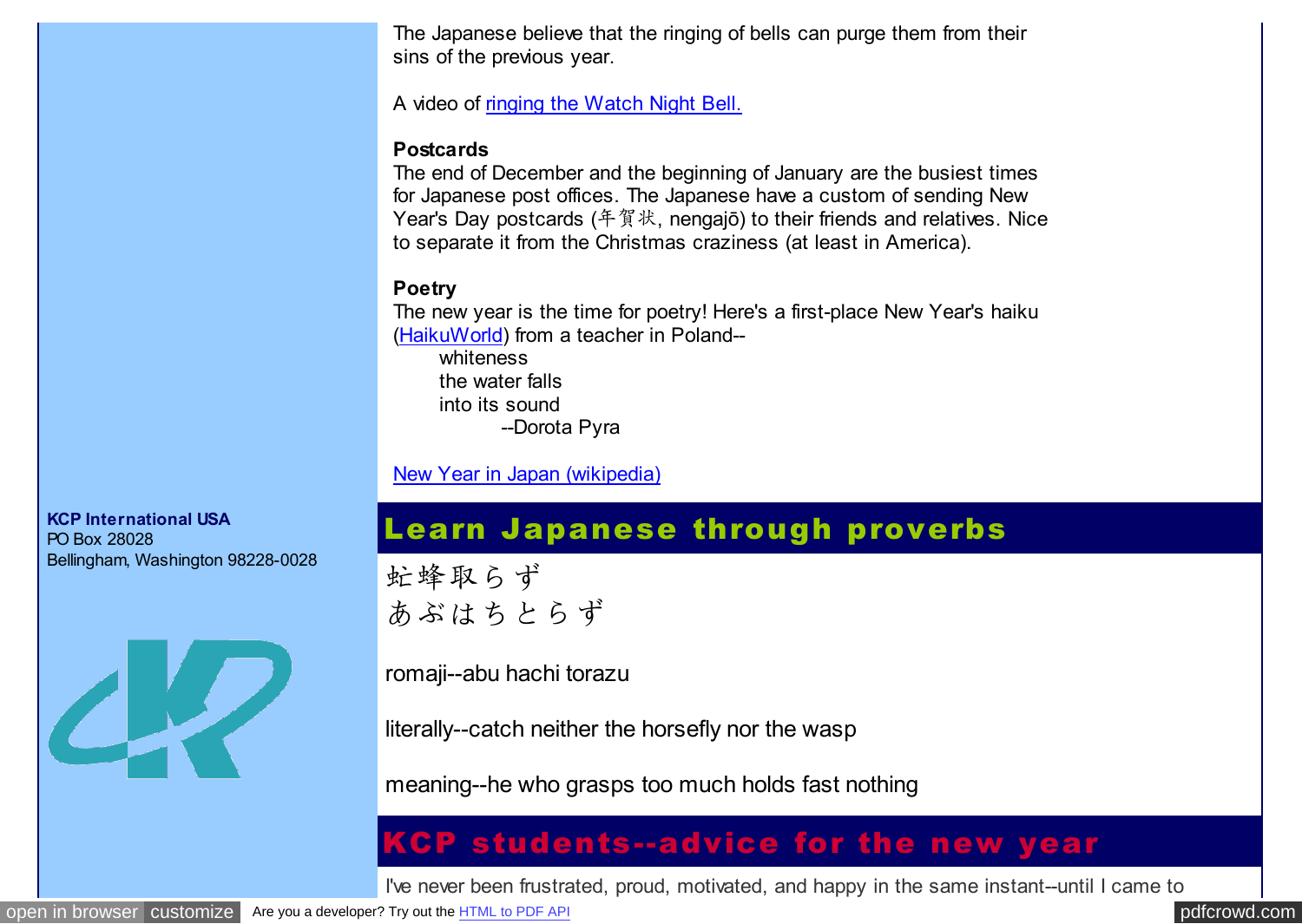Japan. My time there has been probably the best 3-month life lesson I've ever had. Take the initiative: go out and gain experience. Doing and knowing broaden your gaze. --Valerie Traylor [varerii.taylor@yahoo.com](mailto:varerii.taylor@yahoo.com)

There is so much to explore in Tokyo. Before you arrive, make a list of what you actually want to do and give those things priority.

--Raymond Mac Vo

[raymacvo@yahoo.com](mailto:raymacvo@yahoo.com)

Really practice using your Japanese in all 4 skill areas (reading, writing, listening, speaking). Learn the Japanese words for parts of speech such as verb, noun, adjective, adverb, passive form, and so on, before you come to Japan, especially if you are at Level 2 or higher. It will greatly help your understanding of class grammar explanations.

--Jerusha Nosek

[jerushamn@gmail.com](mailto:jerushamn@gmail.com)

The greatest feeling is remembering my deer-in-the-headlights mood at the beginning, and knowing that now I can comprehend and speak up with confidence. The shift from a frightening to a rewarding experience is invaluable.

You are in a Japanese school system. Expect things to function differently--more structured--from U.S. colleges.

You are learning along with Korean and Chinese students, whose grammar structure is closer to that of Japanese. Don't feel frustrated--they want you to learn too and can help you.

You must decide whether you came to Japan to be a tourist or a student. This program is for serious students who want to throw themselves into all things Japanese.

--Owen Cooper

[owen-cooper@hotmail.com](mailto:owen-cooper@hotmail.com)

[KCP Language and Culture Courses](http://pdfcrowd.com/redirect/?url=http%3a%2f%2fwww.kcpinternational.com%2fprogram%2fintensive_program.html&id=in-110621000320-3b9c0fb0)

# Upcoming program deadlines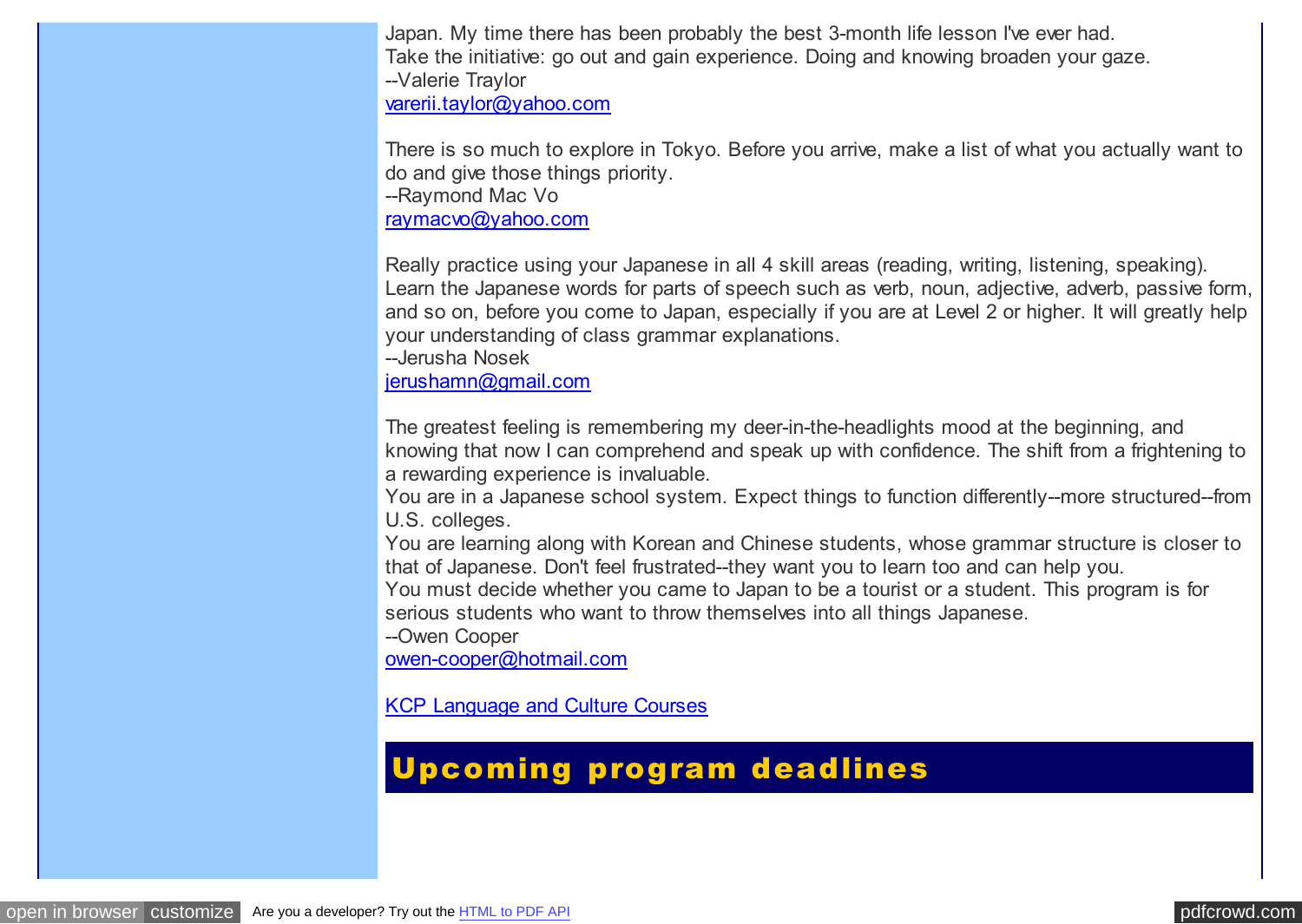

Plan your journey well. For the **2011 Fall extended semester program**, you have until **January 6** to apply. The session itself runs July 5 to December 22, 2011--two semesters' worth of Japanese in Tokyo.

**All the best in 2011. Mike and the KCP International team**

*KCP Japanese Language School . . . full immersion for the motivated student.*

*[www.kcpinternational.com](http://pdfcrowd.com/redirect/?url=http%3a%2f%2fwww.kcpinternational.com%2f&id=in-110621000320-3b9c0fb0)*